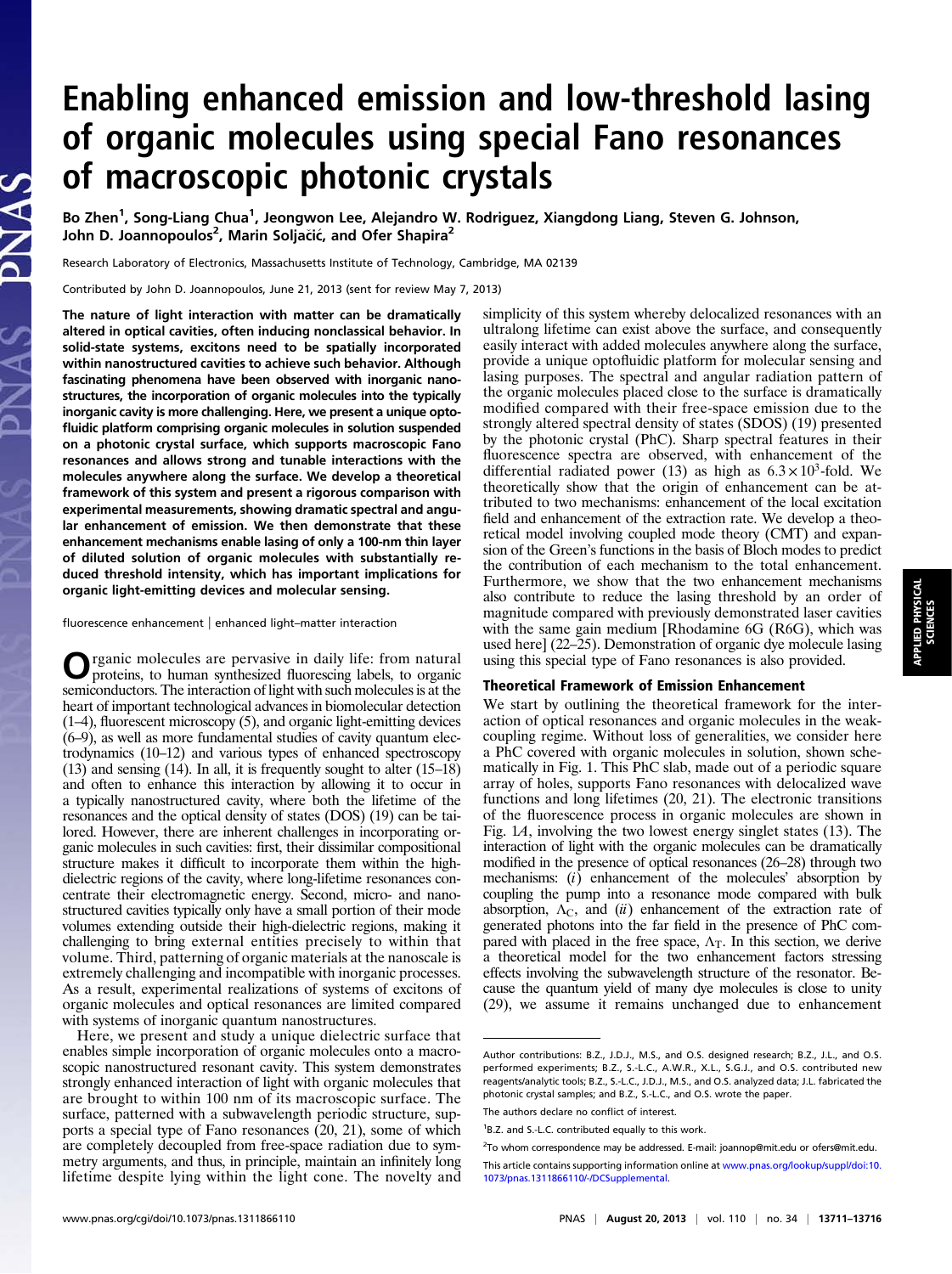

Fig. 1. Optofluidic platform of organic molecules coupled to Fano resonances of the macroscopic photonic crystal. (A) Schematic drawing of the two lowest singlet energy levels of a dye molecule and the transitions it undergoes during fluorescence emission. (B) Schematic drawing of the experimental setup of the angle-resolved fluorescence measurements of R6G dissolved in methanol at the concentration of 1 mM placed on top of the PhC. The gray substrate is the macroscopic PhC slab. The orange spheres are schematic drawings of the R6G molecules in solution. The blue surface represents the equal energy density surface of the Fano resonance. Fluorescence spectra of the organic solution were recorded using a high-resolution spectrometer placed close to the normal of the PhC. By tuning the position of the spectrometer, fluorescence spectra of the molecules along Γ to X and Γ to M were measured.

effects. However, it is important to note that, in general, the quantum efficiency changes in cavities via the Purcell effect (30).

Excitation enhancement occurs in structures that support resonances for the excitation wavelength via the enhancement of the local electric field in the site of the molecules. Because the active volume of the organic material that interacts with the resonance is typically small (compared with the wavelength) in nanostructured resonances, only a small fraction of the excitation beam is absorbed in most cases. However, the local excitation field can be orders of magnitude higher than in free space when the pump is coupled to resonances with a long lifetime (the pump-resonance mode), and can therefore lead to enhanced absorption. The power absorbed by bulk molecules is given by  $P_{\text{abs}}^{\text{B}} = (N_0 \sigma_{\text{abs}} d) \times P_{\text{in}}$ , where  $\sigma_{\text{abs}}$  is the absorption cross-section of molecules,  $N_0$  is the number density of molecules,  $d$  is the thickness of the layer that the molecules occupy, and  $P_{\text{in}}$  is the pump power. Using CMT (31–33), the excitation enhancement can be shown to be:

$$
\Lambda_{\rm C} \equiv \frac{P_{\rm abs}^{\rm res}}{P_{\rm abs}^{\rm B}} = \frac{2\lambda^{\rm P}}{\pi n d_{\rm eff}^{\rm P}} \frac{\alpha^{\rm P} \left(Q^{\rm P}\right)^2}{Q_{\rm r}^{\rm P}},\tag{1}
$$

where  $\lambda^P$  is the pump wavelength, *n* is the refractive index of the liquid where organic molecules are dissolved,  $Q_{r}^{P}$  is the radiative quality factor of the channel to couple the pump beam in, and  $Q^P$ is the total quality factor of the pump mode,  $d_{\text{eff}}^{\text{P}}$  is the effective length of the evanescent tail of the pump mode into the molecule layer, and  $\alpha^P$  is the energy confinement of the pump mode in the molecule layer. Note that all quantities in Eq. 1 can be found either by finite-difference time-domain (FDTD) simulation (34) or by fitting spectral reflection measurements to CMT (21). Details about how different  $Q$ 's are obtained are provided in *Materials and Methods*. Excitation enhancement,  $\Lambda_{\rm C}$ , is maximized when the standard Qmatching condition between the total radiative and nonradiative Q of the pump mode,  $Q_{r}^{P,\text{tot}}$  and  $Q_{nr}^{P}$ , is satisfied (33).

The second mechanism is extraction enhancement due to strong modification of the SDOS in the presence of Fano resonances. The angular emission of molecules can be dramatically altered when coupled to a macroscopic nanostructure resonance compared with that in free space. When coupled to a resonance, the rate at which a uniform and isotropic collection of molecules generates photons with crystal momentum **k** at resonant frequency  $\omega_{\mathbf{k}}$  can be written as:

$$
\Gamma^{\text{PhC}}(\mathbf{k}, \omega_{\mathbf{k}}) = \frac{N_0 \pi \omega_{\mathbf{k}} |\boldsymbol{\mu}|^2}{3\hbar \epsilon_0} \alpha^{\text{F}}(\mathbf{k}, \omega_{\mathbf{k}}) \times \mathcal{S}(\mathbf{k}, \omega_{\mathbf{k}}).
$$
 [2]

This result can be achieved by expanding the Green's function in the basis of normalized Bloch modes with a finite lifetime ([SI](http://www.pnas.org/lookup/suppl/doi:10.1073/pnas.1311866110/-/DCSupplemental/pnas.201311866SI.pdf?targetid=nameddest=STXT) *[Materials and Methods](http://www.pnas.org/lookup/suppl/doi:10.1073/pnas.1311866110/-/DCSupplemental/pnas.201311866SI.pdf?targetid=nameddest=STXT)*). Here,  $\alpha^F(\mathbf{k}, \omega_{\mathbf{k}})$  is the energy confinement of the fluorescence resonance mode in the molecule layer,  $S(\mathbf{k}, \omega_{\mathbf{k}}) = \frac{A}{4\pi^2\Delta\omega_{\mathbf{k}}}$  is the SDOS of the system at **k** and  $\omega_{\mathbf{k}}$ ,  $\Delta\omega_{\mathbf{k}} = \frac{\omega_{\mathbf{k}}}{\omega_{\mathbf{k}}}$  is the line width of the resonance A is the area of the  $\frac{\omega_{\mathbf{k}}}{2Q_{\rm r}^{\rm F}(\mathbf{k},\omega_{\mathbf{k}})}$  is the line width of the resonance, A is the area of the macroscopic Fano resonance, and  $|\mu|$  is the electric dipole momentum of the molecules. From here on, all parameters of the fluorescence mode  $(Q^F,Q^F, a^F, S,$  and  $\Gamma^{PhC}$ ) are for the specific mode of  $(k, \omega_k)$ , unless specified otherwise. The ratio between the extraction rate into the far field in the presence of the PhC  $(\Gamma^{\text{PhC}} \times \frac{Q^{\text{F}}}{Q_{\text{r}}^{\text{F}}};$  [SI Materials and Methods](http://www.pnas.org/lookup/suppl/doi:10.1073/pnas.1311866110/-/DCSupplemental/pnas.201311866SI.pdf?targetid=nameddest=STXT)) compared with the free space  $(\Gamma^{f-s})$ , under the assumption that the radiation direction is close to normal, can be written as:

$$
\Lambda_{\rm T}(\mathbf{k},\omega_{\mathbf{k}}) \equiv \frac{\Gamma^{\rm PhC} \times \frac{Q^{\rm F}}{Q_{\rm r}^{\rm F}}}{\Gamma^{\rm f-s}} = \frac{\lambda^{\rm F} \alpha^{\rm F}}{n \pi d_{\rm eff}^{\rm F}} \frac{\left(Q^{\rm F}\right)^2}{Q_{\rm r}^{\rm F}},\tag{3}
$$

where  $d_{\text{eff}}^{\text{F}}$  is the effective length of the evanescent tail of the fluorescence mode in the molecule layer,  $Q_{\rm r}^{\rm F}$  is the radiative quality factor of the fluorescing channel, and  $Q<sup>F</sup>$  is the total quality factor of the fluorescence mode. To maximize  $\Lambda_T$ , similar to the case of  $\Lambda_C$ , one seeks to maximize  $\alpha^F$ , as well as to enforce the Q-matching condition of the fluorescence mode ( $Q_{nr}^F = Q_r^{F,tot}$ ; [SI Materials and Methods](http://www.pnas.org/lookup/suppl/doi:10.1073/pnas.1311866110/-/DCSupplemental/pnas.201311866SI.pdf?targetid=nameddest=STXT)), instead of to lower  $Q_{r}^{F}$  in general as often suggested. Similar to Eq. 1, all quantities in Eq. 3 can be obtained from FDTD calculations and spectral reflection measurements. Note that there are three major differences between this formalism and local optical density of states (LDOS) (19) enhancement calculations in microcavity systems (35–40):

- i) Here, we are considering the emission of a uniform and isotropic ensemble of molecules placed on a periodic macroscopic PhC into fixed crystal momentum **k** at frequency  $\omega_{\mathbf{k}}$ , which is proportional to the SDOS of the system instead of the LDOS [proportional to the total emission of one dipole into all directions] (41–45).
- $ii)$  To treat an infinitely large system, the basis adopted here to expand Green's functions are Bloch modes under periodic boundary conditions instead of localized eigenmodes as often used in LDOS calculations.
- *iii*) The portion  $\left(\frac{Q^F}{Q_i^F}\right)$  of generated photons to be radiated coherently to the far field and to reach the detector is taken into account; therefore, the maximizing condition changes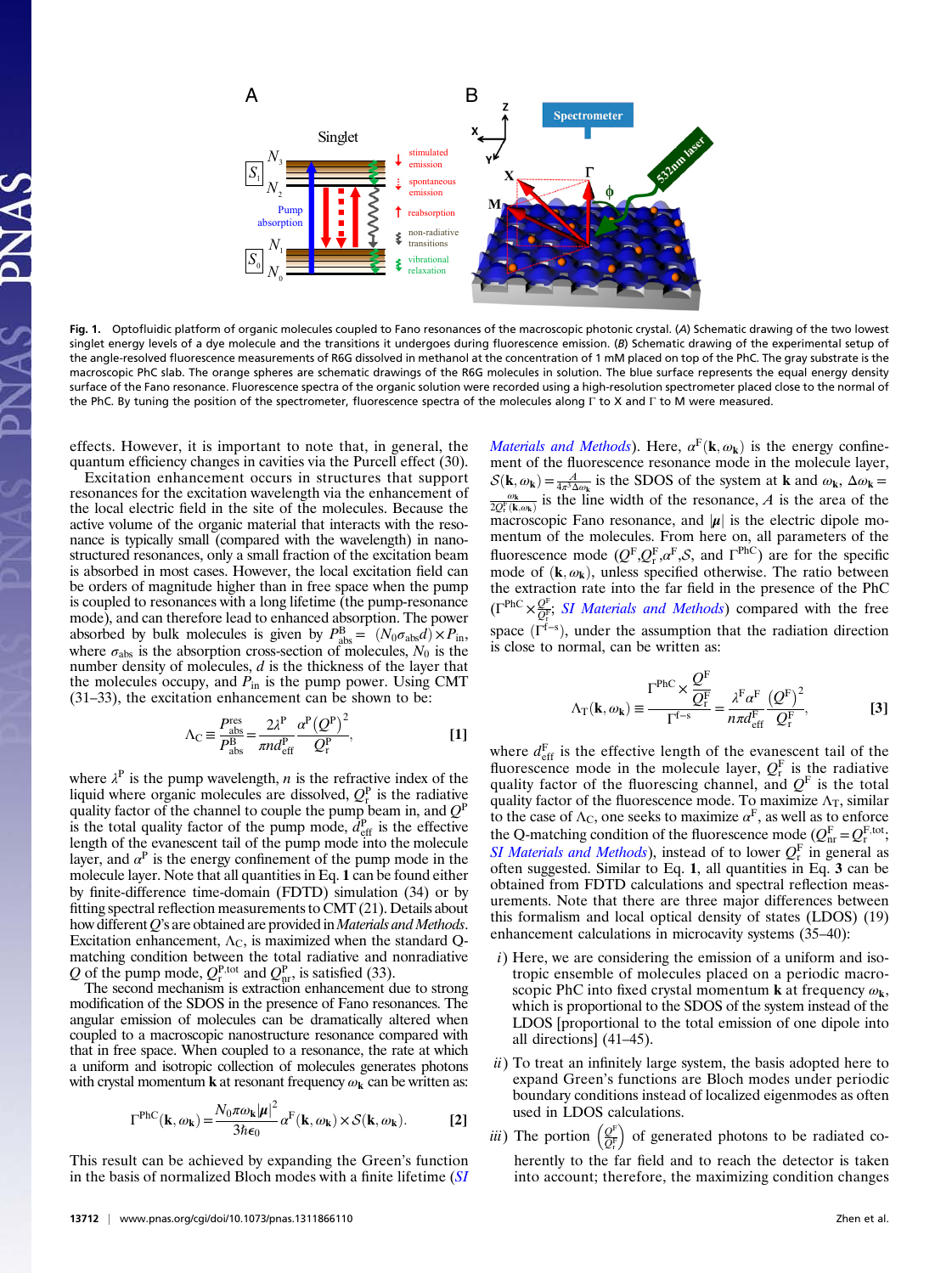from adopting lower  $Q_{\rm r}^{\rm F}$  in general to Q-matching consistent with the study of Seok et al.  $(46)$ .

Given knowledge of the excitation and extraction enhancement, the total enhancement factor,  $\Lambda(\mathbf{k}, \omega_{\mathbf{k}})$ , can be shown to be:

$$
\Lambda(\mathbf{k}, \omega_{\mathbf{k}}) = \left[ \frac{\eta_{\text{PhC}}}{\eta_0} \cdot \frac{2\lambda^P \lambda^F}{\pi^2 n^2 d_{\text{eff}}^P d_{\text{eff}}^F} \right] \times \underbrace{\left[ d_{\text{eff}}^P a^2 \int_{\text{gain}} |\mathbf{E}^F(\mathbf{r})|^2 |\mathbf{E}^P(\mathbf{r})|^2 d\mathbf{r} \right]}_{\text{overlap integral}}
$$
\n
$$
\times \left[ \frac{\left(Q^P\right)^2}{Q_{\text{r}}^P} \cdot \frac{\left(Q^F\right)^2}{Q_{\text{r}}^F} \right] \approx \Lambda_{\text{C}} \Lambda_{\text{T}}(\mathbf{k}, \omega_{\mathbf{k}}). \tag{4}
$$

Here,  $\mathbf{E}^{\text{F}}(\mathbf{r})$  is the normalized mode profile for the fluorescence mode and  $\mathbf{E}^{\text{P}}(\mathbf{r})$  is that for the pump mode. The approximation  $\Lambda(\mathbf{k}, \omega_{\mathbf{k}}) \approx \Lambda_C \Lambda_T(\mathbf{k}, \omega_{\mathbf{k}})$  in Eq. 4 is valid under two assumptions:  $(i)$  The quantum yield of the molecules remains constant as mentioned, and  $(ii)$  more importantly, the normalized pump and fluorescence mode profiles are roughly uniformly distributed in a similar region in space; therefore, the overlap integral in Eq. 4 can be simplified to be  $\alpha^P \times \alpha^F$ . The latter approximation is commonly ignored in photonic systems; however, it can lead to further enhancement. Note that in many plasmonic systems, the origin of enhancement comes mostly from this mode overlap integral term and cannot be simplified.

Unlike plasmonic systems, the most significant contribution to the enhancement in photonic systems typically comes from the high  $Q$ 's of the resonances and is given by the last term of Eq. 4:  $\frac{(Q^P)^2}{Q_r^P} \cdot \frac{(Q^F)^2}{Q_r^F}$ . This term reaches its maximum of  $\approx \frac{Q_m^P Q_m^F}{64}$  under the  $Q_{\text{r}}$  matching conditions stated previously. Accordingly, to achieve the highest enhancement, a photonic system is desired both to present resonances with high radiative and nonradiative  $Q$ 's and to possess a "tuning" mechanism such that the Q-matching condition can be achieved. The photonic crystal presented here satisfies all these requirements. This structure was demonstrated to achieve nonradiative Q as high as  $10^4$  (21), only limited by fabrication imperfections, and radiative  $Q$  approaching infinity due to the decoupling from free-space radiation based on symmetry arguments. Because the radiative  $Q$  of the resonances strongly depends on the wave vector **k**,  $(Q_{\rm r} \propto \frac{1}{k})$ , at small **k**, the Q-matching condition can always be satisfied at a certain angle.

One direct consequence of the enhancement mechanisms is the reduction in the lasing threshold of such systems. We experimentally observed a significantly reduced lasing threshold of the specific organic molecules, R6G, compared with previously reported results. The reduction of the lasing threshold in this unique type of dye laser that uses these special Fano resonances is due to two reasons. First, the excitation field is dramatically enhanced near the surface of the PhC  $(Λ<sub>C</sub> \gg 1)$ , enabling substantial absorption of the pump within a thin layer of diluted molecules near the PhC surface. The second contribution originates from the enhanced emission rate of the molecules into the lasing mode compared with their free-space emission with similar mode volume. This enhancement can be introduced phenomenologically into the lasing rate equation through the spontaneous emission factor, β, which is classically defined as the ratio between the emission rate into the lasing mode and the total emission rate. The lasing threshold is typically inversely proportional to  $\beta$ ; hence, it can be reduced in cases where the emission rate into the lasing mode is enhanced, whereas the total rate remains almost constant. A rigorous CMT model of the laser dynamics of the system of organic molecules in nanostructured cavities was developed by our group elsewhere, similar to the model described in ref. 47.

### Experimental Results of Enhanced Fluorescence Emission and Comparison with Theory

We experimentally studied a system comprising a solution of R6G molecules in methanol suspended on top of a PhC slab supporting

this special type of Fano resonances (21). A schematic drawing of the setup is shown in Fig. 1B, where the gray substrate is the PhC slab, consisting of a square lattice of air cylindrical holes (same as used in ref. 21). The PhC was placed in a liquid cell with a channel thickness of  $d_{ch} = 2 \mu m$  and was filled with R6G solution dissolved in methanol at a concentration of 1 mM. The liquid cell was mounted on a precision motorized rotating stage, where the incident angle of the laser,  $\phi$ , can be precisely controlled along the  $Γ - X$  direction (*Materials and Methods*). The molecules are excited by a 532-nm continuous wave (CW) laser at a power level of 20 mW, well below the lasing threshold of the system.

Fig. 2 shows a comparison of the fluorescence spectra of R6G molecules measured in the normal direction for three scenarios: on an unpatterned slab (dashed green line) and on the PhC (solid lines) pumped on-resonance (blue) and off-resonance (red). The spectrometer was fixed at the normal direction of the PhC sample, and switching between on- and off-resonance coupling was achieved by tuning the incident angle of the pump,  $\phi$ . From FDTD calculations of the band structure (Fig. 2, Inset), the on-resonance coupling angle,  $\phi_{on}^{th}$ , was determined to be 10.0°, agreeing well with the measured  $\phi_{\text{on}}^{\text{exp}} = 10.02^{\circ}$ . In the on-resonance case, the excitation field within  $d_{\text{eff}}^P$  from the surface is strongly enhanced compared with off-resonance, whereas the remainder of the bulk layer exhibits no enhancement. The excitation enhancement can be analyzed by comparing emission spectra for on-resonance (blue) and off-resonance (red) coupling. The difference between the two is solely due to excitation enhancement, because the extraction enhancement,  $\Lambda$ <sub>T</sub>, for the same wavelength at the same angle remains the same. Note that the channel thickness,  $d_{\rm ch}$ , is generally different from  $d_{\text{eff}}^P$ . Because we are only interested in characterizing the enhancement due to the presence of the pump resonances, we restrict our analysis to only a thin layer within  $d_{\text{eff}}^{\text{P}} = 100 \text{ nm}$  (*[SI Materials and Methods](http://www.pnas.org/lookup/suppl/doi:10.1073/pnas.1311866110/-/DCSupplemental/pnas.201311866SI.pdf?targetid=nameddest=STXT)*). The excitation



Fig. 2. Significantly enhanced fluorescence emission from R6G molecules. Comparison of fluorescence spectra of R6G molecules measured in the normal direction on the PhC (solid lines) pumped on-resonance (blue) and off-resonance (red), as well as on a uniform unpatterned slab (dashed green line). \*, blue line has been multiplied by a factor of 0.1 for the simplicity of comparison with others. By comparing the spectra, we obtain the excitation  $(\Lambda_c^{exp})$ , extraction  $(\Lambda_T^{exp})$ , and total  $(\Lambda^{exp})$  enhancement factors, which are compared with the theoretical predictions, as described in the main text. (Inset) FDTD calculation results of the band structure from which the incident angle ( $\phi$ ) for on-resonance coupling is determined  $(\phi_{\text{on}}^{\text{th}} = 10.0^{\circ})$ , showing good agreement with experiments  $(\phi_{on}^{exp} = 10.02^{\circ})$ . a.u., arbitrary unit.

APPLIED PHYSICAL<br>SCIENCES APPLIED PHYSICAL SCIENCES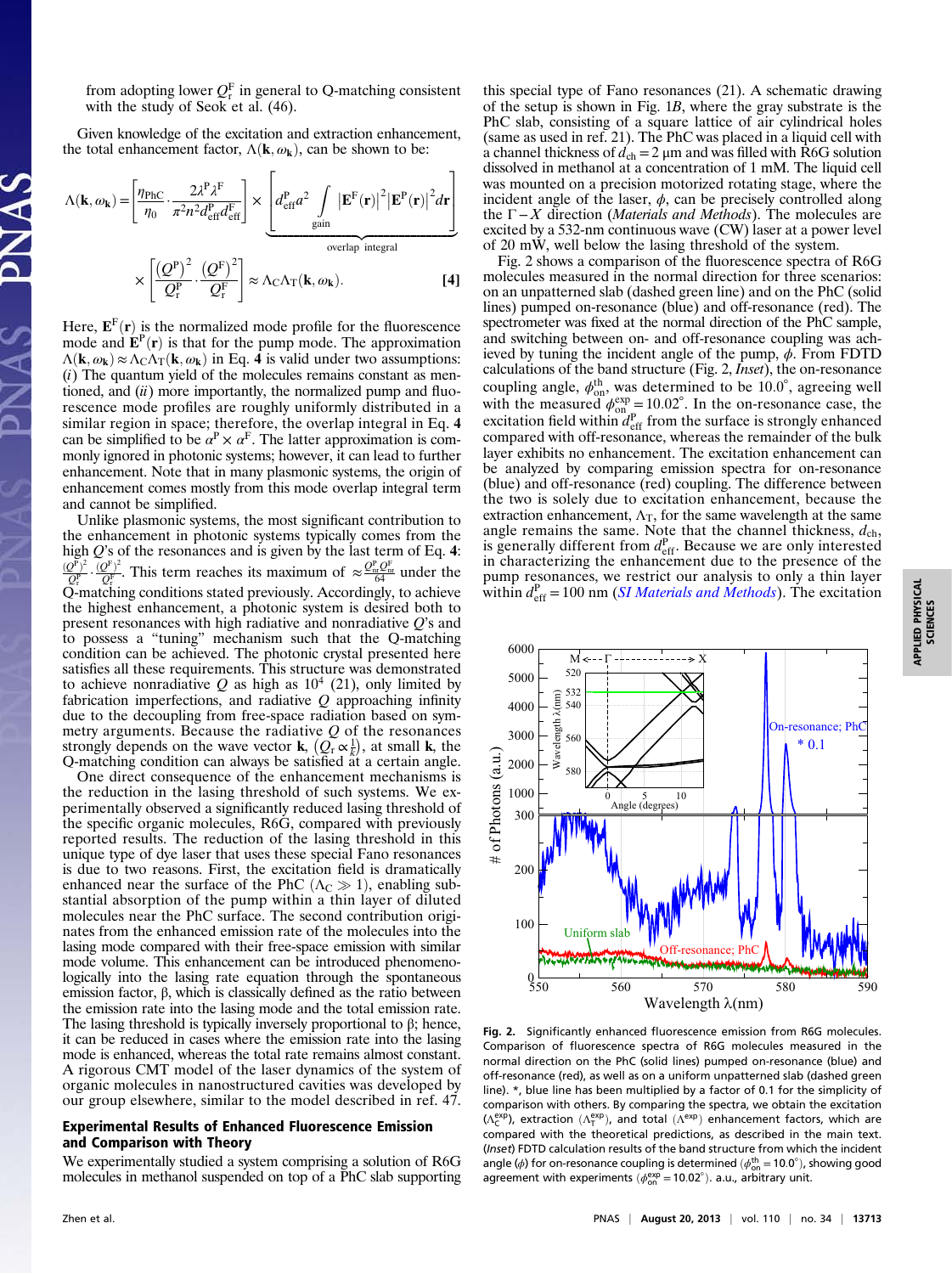

Fig. 3. Comparison between theoretical model and experimental results of the enhancement mechanisms. (A) Band structure of the PhC along Γ-to-M and Γ-to-X directions. (B) Angle-resolved fluorescence measurements of R6G solution suspended on top of the PhC. The correspondence between the color and number of photons (arbitrary units) is given in the color bar on the side. (C) Total enhancement factors,  $\Lambda^{th}$ , for mode 1 (blue line) and mode 4 (green line) calculated through the product of excitation enhancement,  $\Lambda_{\textsf{C}}^{\textsf{th}}$ , and extraction enhancement,  $\Lambda_{\textsf{T}}^{\textsf{th}}(\textbf{k},\omega_{\textbf{k}})$ , using the theoretical model. (D) Theoretical prediction of the averaged total enhancement factor,  $\Lambda^{th}$ , between  $0^\circ$  and 1.5°, to be compared with experiments. (E) Total enhancement factor,  $\Lambda^{\text{exp}}$ , extracted from experimental results in B. A comparison between D and E for the same angle range (0-1.5 $^{\circ}$ ) shows good agreement not only in trend but also in values.

enhancement obtained from experimental results is given by:  $\Lambda_C^{\text{exp}} = \frac{I_{\text{on}} - I_{\text{off}}}{I_{\text{off}} \times (d_{\text{eff}}^P / d_{\text{ch}})} \approx 80$ .  $I_{\text{on}}$  and  $I_{\text{off}}$  are the measured fluorescence intensities for wavelengths far away from the three resonances at Γ. The theoretical prediction,  $\Lambda_C^{th}$ , as calculated from Eq. 1, is 60, which agrees reasonably well with experiment (with the main source of difference stemming from the uncertainty in determining  $d_{\rm ch}$ ).

The extraction enhancement,  $\Lambda_{\rm T}$ , as in Eq. 3, depends on  $Q_{\rm T}^{\rm F}$ , which is strongly angular-dependent near normal direction. Therefore, angle-resolved fluorescence measurements were carried out to study  $\Lambda_T$  experimentally. In total, the fluorescence signal was measured at 125 different angles up to 4.5° along  $\Gamma - X$  and up to 1.5° along  $\Gamma$  − M, as shown in Fig. 3B. Each slice on the horizontal axis represents the emission spectrum at that angle. The incident angle of the pump was fixed at  $10.02^{\circ}$  for on-resonance coupling in all measurements. For comparison, Fig. 3A shows the band structure of the PhC from FDTD calculations within the same range of angles. The bands are labeled as numbers 1 through 5 for the simplicity of further discussion. The first feature of Fig. 3B is that the fluorescence is always maximized around the Fano resonances of the PhC (figure 2 of ref. 21). This can be intuitively understood from [Eq.](http://www.pnas.org/lookup/suppl/doi:10.1073/pnas.1311866110/-/DCSupplemental/pnas.201311866SI.pdf?targetid=nameddest=STXT) S1 in [SI Materials and](http://www.pnas.org/lookup/suppl/doi:10.1073/pnas.1311866110/-/DCSupplemental/pnas.201311866SI.pdf?targetid=nameddest=STXT) [Methods](http://www.pnas.org/lookup/suppl/doi:10.1073/pnas.1311866110/-/DCSupplemental/pnas.201311866SI.pdf?targetid=nameddest=STXT): The decay rate into frequency  $\omega$  is proportional to  $Δω$ <sub>k</sub>  $\frac{\Delta \omega_k}{(\omega - \omega_k)^2 + (\Delta \omega_k)^2}$ , which is maximized at  $\omega = \omega_k$ . The second feature of Fig. 3B is the strong angular dependence similar to  $\Lambda$ <sub>T</sub>. Although similar angular dependence has been previously reported (27, 28), we present here a rigorous quantitative model that faithfully predicts the experimental results.

Theoretical prediction of extraction enhancement,  $\Lambda_{\rm T}^{\rm th}$ , for bands 1 and 4 was calculated using Eq. 3 within  $2^{\circ}$  along  $\Gamma - X$ . Based on this result, theoretical prediction of total enhancement,  $\Lambda^{th}$ , is plotted in Fig. 3C, with details provided in *Materials and Methods*. Note that  $\bar{\Lambda}^{th}$  goes to zero for both bands at  $\Gamma$  because

13714 | <www.pnas.org/cgi/doi/10.1073/pnas.1311866110> **Zhen et al. 2016** Zhen et al.

 $Q_{\rm r}^{\rm F}$  of both modes approach infinity at  $\Gamma$  (20, 21). Away from  $\Gamma$ ,  $Q_{\rm r}^{\rm F}$  of both modes drops  $(\propto \frac{1}{k})$ , and  $\Lambda_{\rm T}^{\rm th}$  is maximized when the Q-matching condition between  $Q_{\rm r}^{\rm F,tot} \approx \frac{1}{2} Q_{\rm r}^{\rm F}$  and  $Q_{\rm nr}^{\rm F}$  is reached. From a study by Lee et al. (21), we see that  $Q_{\rm r}^{\rm F}$  of mode 1 drops much slower than that of mode 4, which explains why  $\Lambda^{th}$  of mode 1 increases much slower than that of mode 4 near Γ. Finally, before we can directly compare theory with experiment,  $\Lambda^{th}$  needs to be averaged over the range of k corresponding to the acceptance angle of the spectrometer aperture, which is narrow in the  $x$  direction (the difference of resonance frequencies of allowed k within corresponding acceptance angle is small compared with the resonance line width) but wide  $(\approx 1^{\circ})$  in the y direction. Due to the limitation of the angles where  $Q<sup>F</sup>$  was measured by Lee et al. (21), averaged total enhancement,  $\overline{\Lambda^{th}}$ , can be calculated only between 0° and 1.5° along  $\Gamma - X$ , as shown in Fig. 3D. The behavior of bands 1 and 4 close to  $\Gamma$  are found to be very different: For mode 4, the Q-matching condition is satisfied close to  $\Gamma$  (around 0.5°) and  $\Lambda^{th}$  is almost constant near Γ; however, the Q-matching for mode 1 is reached far from Γ, resulting in an almost linear increase in  $\overline{\Lambda^{th}}$  at small angles. Fig. 3E presents the total enhancement factor,  $\Lambda^{\text{exp}}$ , of both bands extracted from experimental results in Fig. 3B (Materials and Methods). Whereas  $\Lambda^{\exp}$  of band 4 remains almost constant near Γ and drops to 0 when the resonance falls out of the spectrometer range,  $\Lambda^{\text{exp}}$  of band 1 increases with angle before reaching its maximum of  $6.3 \times 10^3$  around 3°. These experimental observations agree fairly well with the theoretical predictions in Fig. 3D, particularly if comparing the theoretical prediction of the maximum enhancement for band 1 ( $6.2 \times 10^3$ ; Materials and Methods) with experiments. For both bands, the comparison of  $\overline{\Lambda^{th}}$  in Fig. 3D and  $\Lambda^{exp}$  in Fig. 3E within the angle range of 0–1.5° shows good agreement not only in trends but in values (e.g., for band 4 at Γ,  $\overline{\Lambda^{th}}$  = 3 × 10<sup>3</sup> compared with  $\Lambda^{exp}$  = 2.8 × 10<sup>3</sup>, as shown in Table 1).

### Effects of Enhancement Mechanisms on Reducing Lasing Threshold

These two enhancement mechanisms also enable the lasing of a 100-nm thin layer of dilute R6G solution with reduced threshold intensity by an order of magnitude compared with previously demonstrated laser cavities with the same gain medium (22–25). We attribute the reduced threshold to three reasons:  $(i)$  high  $Q$ -factors of the special Fano resonances,  $(ii)$  substantially enhanced absorption of the pump by only a 100-nm thin layer of the diluted molecules enabled by the excitation enhancement  $\Lambda_{\rm C}$ , and (iii) enhanced spontaneous emission factor  $\beta$  for the lasing mode due to enhanced SDOS. These findings are consistent with previous conclusions that the threshold of such a lasing system of organic molecules is inversely proportional to Q and β.

The lasing experiment was carried out using the same setup as the fluorescence measurements, other than replacing the CW pump with the 532-nm second harmonic of a 5-ns collimated neodymium/yttrium aluminum garnet (Nd:YAG)-pulsed laser at a repetition rate of 10 Hz. Narrow emission lines were observed at  $\lambda_L^4 \approx 580$  nm first and then at  $\lambda_L^1 \approx 575$  nm, both well within the R6G's emission spectrum. At  $\lambda_L^4$ ,  $Q^4 = 8.3 \times 10^3$  was retrieved

Table 1. Comparison of the enhancement factors for band 4 at Γ

| Approach                    |    | Λт |                     |
|-----------------------------|----|----|---------------------|
| Theoretical prediction      | 60 | 50 | $3 \times 10^3$     |
| <b>Experimental results</b> | 80 | 35 | $2.8 \times 10^{3}$ |

For mode 4 at Γ, the results of excitation enhancement  $(Λ<sub>C</sub>)$ , extraction enhancement ( $\Lambda$ <sub>T</sub>), and total enhancement ( $\Lambda$ ) from theoretical prediction through the model presented in the main text are compared with the results extracted from experiments and show good agreement with each other.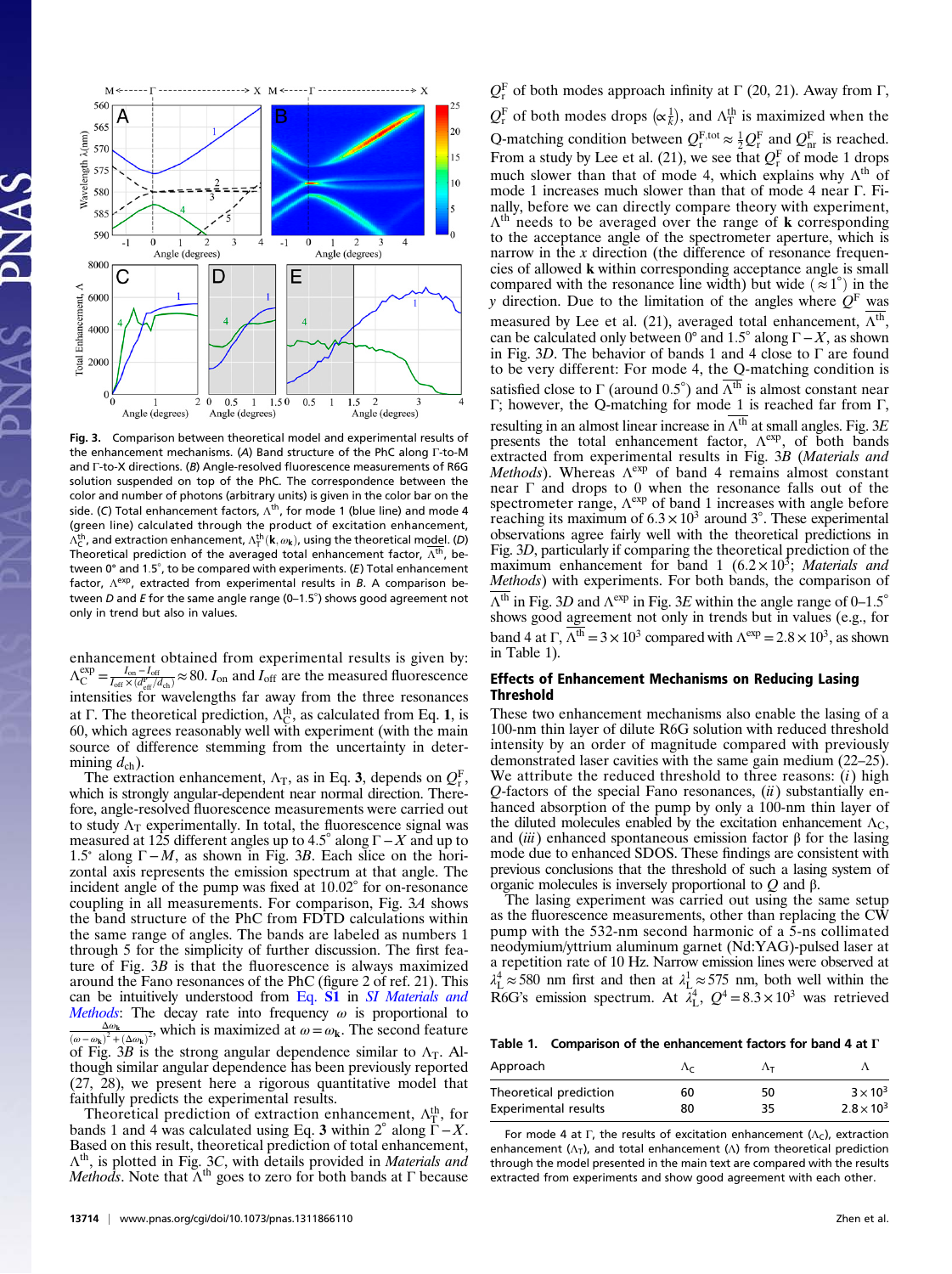

Fig. 4. Low-threshold lasing of a 100-nm thin layer of R6G molecules in solution. Input–output energy characteristics of lasing through mode 4 (580 nm) under pulsed excitation are shown. The solid lines are analytical predictions from our lasing model, whereas the green circles are energies measured (Meas.) with a power meter. Red circles are measurement results using the spectrometer multiplied by an arbitrary constant for the simplicity of comparison. The jump in output power clearly indicates the onset of lasing. (Lower Inset) Same results in linear scale, where the output grows linearly with the pump energy beyond threshold. (Upper Inset) Measured spectrum of emission from the PhC slab at normal direction when pumped below (blue) and above (red) the lasing threshold. Single-mode lasing is attained at approximately  $9 \times 10^3$ nJ/cm<sup>2</sup> (corresponding to an intensity of 1.8  $kW/cm<sup>2</sup>$ ).

from results of Lee et al. (21). The emission spectra of the molecules when pumped below (blue) and above (red) threshold are shown in Fig. 4 (Upper Inset). Plugging the rates of electronic transitions in R6G and parameters of the PhC cavity into the CMT laser model (47), the pulse energy input–output curve is plotted against the measured data in Fig. 4. The jump in the log– log plot clearly indicates the onset of lasing. The same result in linear scale is shown in Fig. 4 (Lower Inset), where the output energy grows linearly with the pump energy beyond threshold. The theoretical predictions of both threshold and slope efficiency match reasonably well with the experimental results within experimental errors. In particular, the measured threshold energy is  $9 \times 10^3$  nJ/cm<sup>2</sup> (intensity of 1.8 kW/cm<sup>2</sup>), an order of magnitude lower than previously demonstrated laser cavities with the gain medium (22–25). We attribute this low lasing threshold of R6G to the two enhancement mechanisms:  $(i)$  the excitation enhancement,  $\Lambda_c \approx 60$ , which enables 12.7% absorption of the pump energy within only a 100-nm thin layer of the dye solution, and  $(ii)$  the rate of spontaneous emission into the lasing mode in such a structure, which is proportional to  $S(\mathbf{k}_L, \omega_L)$  and is enhanced over that in free space, yielding a higher value of β.

This reduced threshold could be interesting with respect to using organic molecules toward a monolithic (no dye circulation) laser source covering the UV, visible, and near-IR spectrum range, much of which is inaccessible by inorganic-based lasers. Also, lasers with organic polymers have been shown to be sensitive analyte sensors when operated around their thresholds (48); the ability to reach the threshold with a very small amount of molecules, as in our case, could significantly improve the sensitivity.

#### Conclusion and Summary

In summary, we present and study a unique optofluidic platform that enables strongly enhanced light interaction with organic molecules due to the macroscopic Fano resonances in the nanostructured cavity. We experimentally demonstrated dramatic spectral and angular redistribution of fluorescence from molecules coupled to the special Fano resonances supported by the PhC. The theoretical framework of the system was developed to explain and calculate the enhancement mechanisms, showing good agreement with experiments. We found that to maximize the

overall emission enhancements, Q-matching requirements need to be satisfied not only for the pump mode but for the fluorescence mode. Furthermore, we report lasing of a 100-nm thin layer of diluted organic dye molecule solution with a threshold that is an order of magnitude lower than any previously demonstrated laser systems using similar molecules. The reduction of the lasing threshold was further explained by these enhancement mechanisms. This lasing experiment highlights the novelty of this system whereby organic molecules or colloidal nanoparticles can be simply introduced and interact with resonances of a macroscopic nanostructured cavity anywhere along its surface. These results present exciting opportunities in optical molecular sensing and surface light-emitting devices due to the ability of simply introducing matter to the surface, the delocalized nature of the resonance modes, and the enhancement mechanisms presented in the system. Finally, we should point out that these results are proofs of concept only. In fact, lower lasing thresholds and higher fluorescence enhancements can be achieved by optimizing the structure using the theoretical model developed in this paper. Meanwhile, our results also suggest exciting new opportunities in optical molecular sensing due to the macroscopic nature of the active mode volume and the enhancement mechanisms.

#### Materials and Methods

Obtaining Different Q's from CMT. To make it simpler to keep track of the various Q's that appear in this paper, we first summarize and label them with detailed explanations in Table 2. The processes to obtain different Q's can be summarized as follows. First, we conducted angle-resolved reflectivity measurement of the PhC immersed in methanol without R6G molecules. Second, we modeled the whole system from the perspective of CMT. In this CMT model, we excited the system with an incident source propagating from the top and impinging onto the  $Si<sub>3</sub>N<sub>4</sub>$  layer resonant cavity. From the first-order perturbation to Maxwell's equation, energy conservation considerations, and neglect of any higher order effects, we came up with a semianalytical model that predicts the reflectivity of the PhC with the parameters of the resonances as variables, including the central frequency positions and the values of all different Q's. Finally, we fit the experimental results to the semianalytical model and obtained all the information about the resonances, including different Q's, and used them as the input of the current study. Details are provided by Lee et al. (21).

Experimental Setup. The fluorescence spectrum was collected using a spectrometer with resolution of 0.03 nm (HR4000; Ocean Optics) aligned close to the normal direction, because we were mainly interested in the special Fano resonance with k near Γ. By tuning the position of the spectrometer with an xyz stage, we were able to detect fluorescence into different emission angles along  $\Gamma$  – X and  $\Gamma$  – M directions.

Excitation Enhancement from Experimental Results,  $\Lambda_c^{exp}$ . For wavelengths away from the three resonances at Γ, under off-resonance coupling, most of the emission comes from the absorption in the  $d_{ch} = 2$ -µm thick bulk layer. For on-resonance coupling, the majority (over 80%) of the absorption happens within the evanescent tail of the pump resonance mode, although  $d_{\text{eff}}^{\text{P}} \ll d_{\text{ch}}$ . The absorption in  $d_{\text{eff}}^{\text{P}}$  for on-resonance coupling can be calculated from the

Table 2. Summary of all the Q's

| Quality factors           | Pump mode                  | Fluorescence mode    |  |
|---------------------------|----------------------------|----------------------|--|
| Total                     | $O^P$                      | O'                   |  |
| Nonradiative              | $Q_{\text{nr}}^{\text{P}}$ | $Q_{nr}^F$           |  |
| Radiative through the top | $Q^P$                      | OF.                  |  |
| <b>Total radiative</b>    | $O_{\cdot}^{\text{P,tot}}$ | $O_r^{\text{F,tot}}$ |  |

For each resonance, total Q's  $(Q^P, Q^F)$  represent the line width; nonradiative Q's  $(Q_{\sf nr}^{\sf P}, Q_{\sf nr}^{\sf F})$  are generated due to material absorption, scattering from imperfections in fabrication, and inhomogeneous broadening; radiative Q's through the top  $(Q_r^{\mathsf{P}}, Q_r^{\mathsf{F}})$  account only for the leakage toward the top surface of the PhC that participates in the pumping and fluorescing processes; and total radiative Q's  $(Q_r^{P,tot}, Q_r^{F,tot})$  account for all radiative channels and can be calculated from FDTD simulations.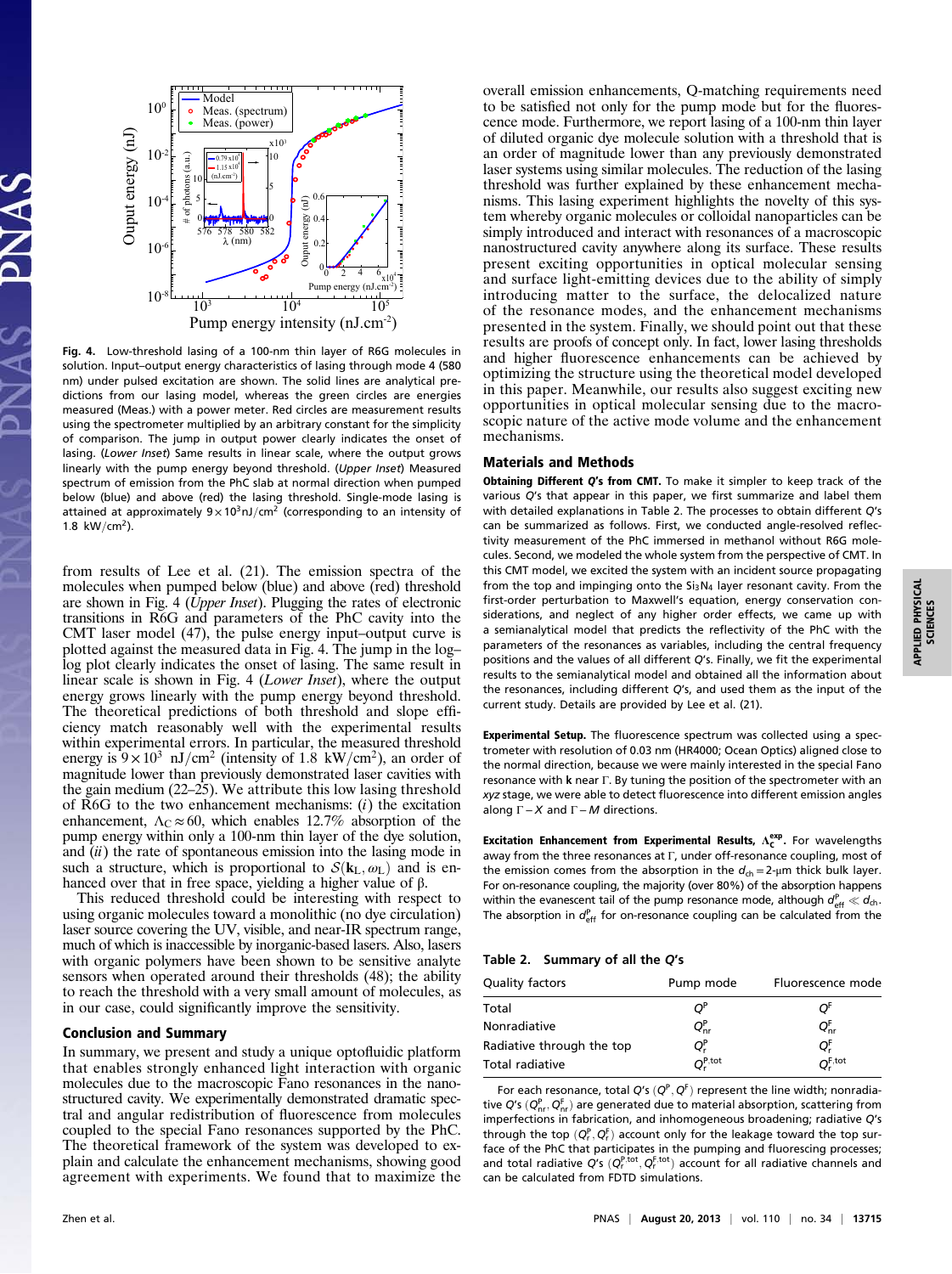difference of fluorescence signal between on- and off-resonance coupling, I<sub>on</sub> − I<sub>off</sub>, whereas that for off-resonance coupling can be calculated from the thickness ratio,  $I_{\text{off}} \times (d_{\text{eff}}^{\text{p}}/d_{\text{ch}})$ . The effective length of the evanescent tail of the pump resonance mode in the molecule layer,  $d_{eff}^{P}$ , is defined similar to  $d_{\text{eff}}^{\text{F}}$ . From FDTD calculation, we get  $d_{\text{eff}}^{\text{P}} \approx$  100 nm, which is similar to  $d_{\text{eff}}^{\text{F}}$ . From Fig. 2, for frequencies away from the three resonances at Γ, the typical number for I<sub>on</sub> (blue line) was chosen to be 200 and I<sub>off−res</sub> (red line) was chosen to be 40; therefore, we get  $\Lambda_{\mathsf{C}}^{\mathsf{exp}}\!=\!80.$ 

Theoretical Prediction of Excitation Enhancement,  $\Lambda_{\mathsf{C}}^{\mathsf{th}}$ . The absorption in the evanescent tail for on-resonance coupling was calculated by plugging all quantities in Eq. 1. For the pump mode,  $Q_{\text{r}}^{\text{P}} = 1.6 \times 10^4$ , obtained from FDTD calculation;  $Q_{\text{nr}}^{\text{P}} = 6,300$ , obtained from reflection measurements;  $d_{\text{eff}}^{\text{P}} = 100$  nm, obtained from the previous section;  $\sigma_{\text{abs}} = 3.8 \times 10^{-20} m^2$ , obtained from the literature (22);  $N_0 = 6 \times 10^{23} m^{-3}$ ;  $\alpha^P = 6\%$ , obtained from FDTD calculations;  $n = 1.33$  for methanol; and  $\lambda^P = 532$  nm. Therefore,  $Q_{\text{abs}}^P = \frac{2\pi n}{\lambda^P \sigma_{\text{abs}} N_0 a^P} = 1.1 \times 10^4$ .

From Eq. 1,  $\frac{P_{\text{abs}}^{\text{res}}}{P_{\text{in}}} \approx 12.7\%$ , meaning the absorption in the 100-nm evanescent tail of the pump resonance is about 12.7% for on-resonance coupling. Also, from Eq. 1,  $\Lambda_{\mathsf{C}}^{\mathsf{th}} = \frac{2\ell^{\mathsf{p}}}{\pi n d_{\mathsf{eff}}^{\mathsf{p}}} \frac{a_{\mathsf{P}}(Q^{\mathsf{p}})^2}{Q_{\mathsf{r}}^{\mathsf{p}}} \approx 60.$  Note that the factor  $Q_{\mathsf{r}}^{\mathsf{p}}$  is different from the

total radiative Q of the pump mode  $(Q_r^{\mathsf{P},\mathsf{tot}})$ :  $Q_r^{\mathsf{P}}$  only accounts for leakage of the resonance that can be coupled to the pump. Here, only leakage through the top surface is taken into account.

Total Enhancement Factors,  $\Lambda^{th}$  and  $\Lambda^{exp}$ . The total enhancement for modes 1 and 4 was calculated using Eq. 4. Here,  $\alpha^F$  for both mode 1 and mode 4 is ~6%.  $\Lambda^{\text{th}}$  is the product of  $\Lambda^{\text{th}}_{\text{T}}$ , and  $\Lambda^{\text{th}}_{\text{C}} =$  60. Nonaveraged results are shown in Fig. 3C for angles within  $2^\circ$  from Γ, consistent with the range where  $Q<sup>F</sup>$  can be fitted (21). For comparison with experiments, where the

- 1. Donzella V, Crea F (2011) Optical biosensors to analyze novel biomarkers in oncology. J Biophotonics 4(6):442–452.
- 2. Hoa XD, Kirk AG, Tabrizian M (2007) Towards integrated and sensitive surface plasmon resonance biosensors: A review of recent progress. Biosens Bioelectron 23(2):151–160.
- 3. Hunt HK, Armani AM (2010) Label-free biological and chemical sensors. Nanoscale 2(9):1544–1559.
- 4. Cooper MA (2002) Optical biosensors in drug discovery. Nat Rev Drug Discov 1(7): 515–528.
- 5. Lakowicz JR (1999) Principles of Fluorescence Spectroscopy (Springer, New York).
- 6. Reineke S, et al. (2009) White organic light-emitting diodes with fluorescent tube efficiency. Nature 459(7244):234–238.
- 7. Adachi C, Baldo MA, Thompson ME, Forrest SR (2001) Nearly 100% internal phosphorescence efficiency in an organic light-emitting device. J Appl Phys 90:5048–5051.
- 8. Meier M, et al. (2001) Emission characteristics of two-dimensional organic photonic crystal lasers fabricated by replica molding. J Appl Phys 86:3502–3507.
- 9. Notomi M, Suzuki H, Tamamura T (2001) Directional lasing oscillation of twodimensional organic photonic crystal lasers at several photonic band gaps. Appl Phys Lett 78:1325–1327.
- 10. Tischler JR, Bradley MS, Bulovic V, Song JH, Nurmikko A (2005) Strong coupling in a microcavity LED. Phys Rev Lett 95(3):036401.
- 11. Kéna-Cohen S, Forrest SR (2010) Room-temperature polariton lasing in an organic single-crystal microcavity. Nat Photonics 4(6):371–375.
- 12. Vuckovic J, Loncar M, Mabuchi H, Scherer A (2002) Design of photonic crystal microcavities for cavity QED. Phys Rev E 65(1):016608.
- 13. Ru EL, Etchegion PG (2008) Principles of Surface-Enhanced Raman Spectroscopy: and Related Plasmonic Effects (Elsevier Science, Amsterdam).
- 14. Lončar M, Scherer A, Qiu Y (2003) Photonic crystal laser sources for chemical detection. Appl Phys Lett 82(26):4648–4650.
- 15. Yablonovitch E (1987) Inhibited spontaneous emission in solid-state physics and electronics. Phys Rev Lett 58(20):2059–2062.
- 16. Martorell J, Lawandy NM (1990) Observation of inhibited spontaneous emission in a periodic dielectric structure. Phys Rev Lett 65(15):1877–1880.
- 17. Petrov EP, Bogomolov VN, Kalosha II, Gaponenko SV (1998) Spontaneous emission of organic molecules embedded in a photonic crystal. Phys Rev Lett 81(1):77–80.
- 18. Lodahl P, et al. (2004) Controlling the dynamics of spontaneous emission from quantum dots by photonic crystals. Nature 430(7000):654–657.
- 19. McPhedran RC, et al. (2004) Density of states functions for photonic crystals. Phys Rev E 69(1):016609.
- 20. Fan S, Joannopoulos JD (2002) Analysis of guided resonances in photonic crystal slabs. Phys Rev B 65(23):235112.
- 21. Lee J, et al. (2012) Observation and differentiation of unique high-Q optical resonances near zero wave vector in macroscopic photonic crystal slabs. Phys Rev Lett 109(6):067401.
- 22. Li Z, Psaltis D (2008) Optofluidic dye lasers. Microfluid Nanofluid 4(1-2):145–158.
- 23. Shopova SI, Zhou H, Fan X, Zhang P (2007) Optofluidic ring resonator based dye laser. Appl Phys Lett 90(22):221101.
- 24. Gersborg-Hansen M, Kristensen A (2007) Tunability of optofluidic distributed feedback dye lasers. Opt Express 15(1):137-142.
- 25. Shäfer FP (1990) Dye Lasers (Springer, New York), pp 91–120.

input aperture of the spectrometer corresponds to an acceptance angle of 1°, Fig. 3C is averaged over the same range, resulting in Fig. 3D. Accordingly, the range of angles with theoretical prediction is limited within 1.5° from normal. Λ<sup>exp</sup> was defined as the ratio between the fluorescence signal from the evanescent tail of the fluorescence mode  $d_{\text{eff}}^{\text{F}}$  for the case of onresonance coupling and that for an unpatterned substrate,  $\Lambda^{exp} = \frac{f^{on}}{f^{lsb} \times (d_{eff}^F/d_{ch})}$ . The maximum of total enhancement can be approximated under Q-matching

between  $Q_r^{F,tot}$  and  $Q_{nr}^F$ . Taking  $Q_{nr}^F = 10^4$  (21), one can get  $\Lambda_T^{\text{th}} \approx \frac{\lambda^F}{n\pi \sigma_{\text{eff}}^F} \frac{\alpha^F (Q_{nr}^F)^2}{8}$ 

104. Combining with  $\Lambda_c^{th}$  = 60, the maximum value of  $\Lambda^{th}$  of band 1 can be approximated to be  $6.24 \times 10^3$ , which agrees well with the maximum value of  $\Lambda^{\rm exp}$  (6.3 × 10<sup>3</sup>) in Fig. 3E. In Table 1, we also present a comparison of the enhancements for band 4 at Γ between our theoretical prediction and experimental results.

ACKNOWLEDGMENTS. We thank Chia Wei Hsu for help in the preparation of figures and Ognjen Ilic, Wenjun Qiu, and Prashanth S. Venkataram for useful discussions. B.Z., J.L., and M.S. were partially supported by the Solid-State Solar Thermal Conversion Center, an Energy Frontier Research Center funded by the US Department of Energy, Office of Science, and Office of Basic Energy Sciences, under Grant DE-SC0001299. B.Z. and M.S. were also partially supported by the US Army Research Office through the Institute for Soldier Nanotechnologies under Contract W911NF-07-D0004. S.-L.C. and J.L. were also partially supported by the Materials Research Science and Engineering Center Program of the National Science Foundation under Award DMR-0819762. A.W.R. was supported by the Defense Advanced Research Projects Agency under Contract N66001-09-1-2070-DOD. X.L was supported by the Air Force Office of Scientific Research Multidisciplinary Research Program of the University Research Initiative for Complex and Robust ON-Chip Nanophotonics under Grant FA9550-09-1-0704.

- 26. Ganesh N, et al. (2007) Enhanced fluorescence emission from quantum dots on a photonic crystal surface. Nat Nanotechnol 2(8):515–520.
- 27. Ganesh N, et al. (2008) Leaky-mode assisted fluorescence extraction: Application to fluorescence enhancement biosensors. Opt Express 16(26):21626–21640.
- 28. Pokhriyal A, et al. (2010) Photonic crystal enhanced fluorescence using a quartz substrate to reduce limits of detection. Opt Express 18(24):24793–24808.
- 29. Penzkofer A, Leupacher W (1987) Fluorescence behavior of highly concentrated Rhodamine 6G solutions. J Lumin 37(2):61–72.
- 30. Purcell EM (1946) Spontaneous emission probabilities at radio frequencies. Phys Rev 69:681. 31. Joannopoulos JD, Johnson SG, Meade RD, Winn JN (2008) Photonic Crystals: Molding
- the Flow of Light (Princeton Univ Press, Princeton). 32. Fan S, Suh W, Joannopoulos JD (2003) Temporal coupled-mode theory for the Fano resonance in optical resonators. J Opt Soc Am A Opt Image Sci Vis 20(3):569–572.
- 33. Chan DL, Celanovic I, Joannopoulos JD, Soljacic M (2006) Emulating one-dimensional resonant Q-matching behavior in a two-dimensional system via Fano resonances. Phys Rev A 74(6):064901.
- 34. Oskooi AF, et al. (2010) MEEP: A flexible free-software package for electromagnetic simulations by the FDTD method. Comput Phys Commun 181(3):687–702.
- 35. Fan S, Villeneuve PR, Joannopoulos JD, Schubert EF (1997) High extraction efficiency of spontaneous emission from slabs of photonic crystals. Phys Rev Lett 78(17): 3294–3297.
- 36. Vuckovic J, Painter O, Xu Y, Yariv A, Scherer A (1999) Finite-difference time-domain calculation of the spontaneous emission coupling factor in optical microcavities. IEEE J Quantum Electron 35(8):1168–1175.
- 37. Xu Y, Lee RK, Yariv A (2000) Finite-difference time-domain analysis of spontaneous emission in a microdisk cavity. Phys Rev A 61(3):033808.
- 38. Shen C, Michielsen K, De Raedt H (2006) Spontaneous-emission rate in microcavities: Application to two-dimensional photonic crystals. Phys Rev Lett 96(12):120401.
- 39. Zhang Y, et al. (2011) High-Q/V air-mode photonic crystal cavities at microwave frequencies. Opt Express 19(10):9371–9377.
- 40. Englund D, et al. (2005) Controlling the spontaneous emission rate of single quantum dots in a two-dimensional photonic crystal. Phys Rev Lett 95(1):013904.
- 41. Wijnands F, et al. (1997) Green's functions for Maxwell's equations: Application to spontaneous emission. Optical and Quantum Electronics 29(2):199–216.
- 42. Xu Y, Lee RK, Yariv A (2000) Quantum analysis and the classical analysis of spontaneous emission in a microcavity. Phys Rev A 61(3):033807.
- 43. Sakoda K (2001) Optical Properties of Photonic Crystals (Springer, Berlin).
- 44. Lagendijk A, Van Tiggelen BA (1996) Resonant multiple scattering of light. Phys Rep 270(3):143–215.
- 45. Milonni PW (1976) Semiclassical and quantum-electrodynamical approaches in nonrelativistic radiation theory. Phys Rep 25(1):1–81.
- 46. Seok TJ, et al. (2011) Radiation engineering of optical antennas for maximum field enhancement. Nano Lett 11(7):2606–2610.
- 47. Liang Y, Peng C, Sakai K, Iwahashi S, Noda S (2012) Three-dimensional coupled-wave analysis for square-lattice photonic crystal surface emitting lasers with transverseelectric polarization: Finite-size effects. Opt Express 20(14):15945–15961.
- 48. Rose A, Zhu Z, Madigan CF, Swager TM, Bulović V (2005) Sensitivity gains in chemosensing by lasing action in organic polymers. Nature 434(7035):876–879.